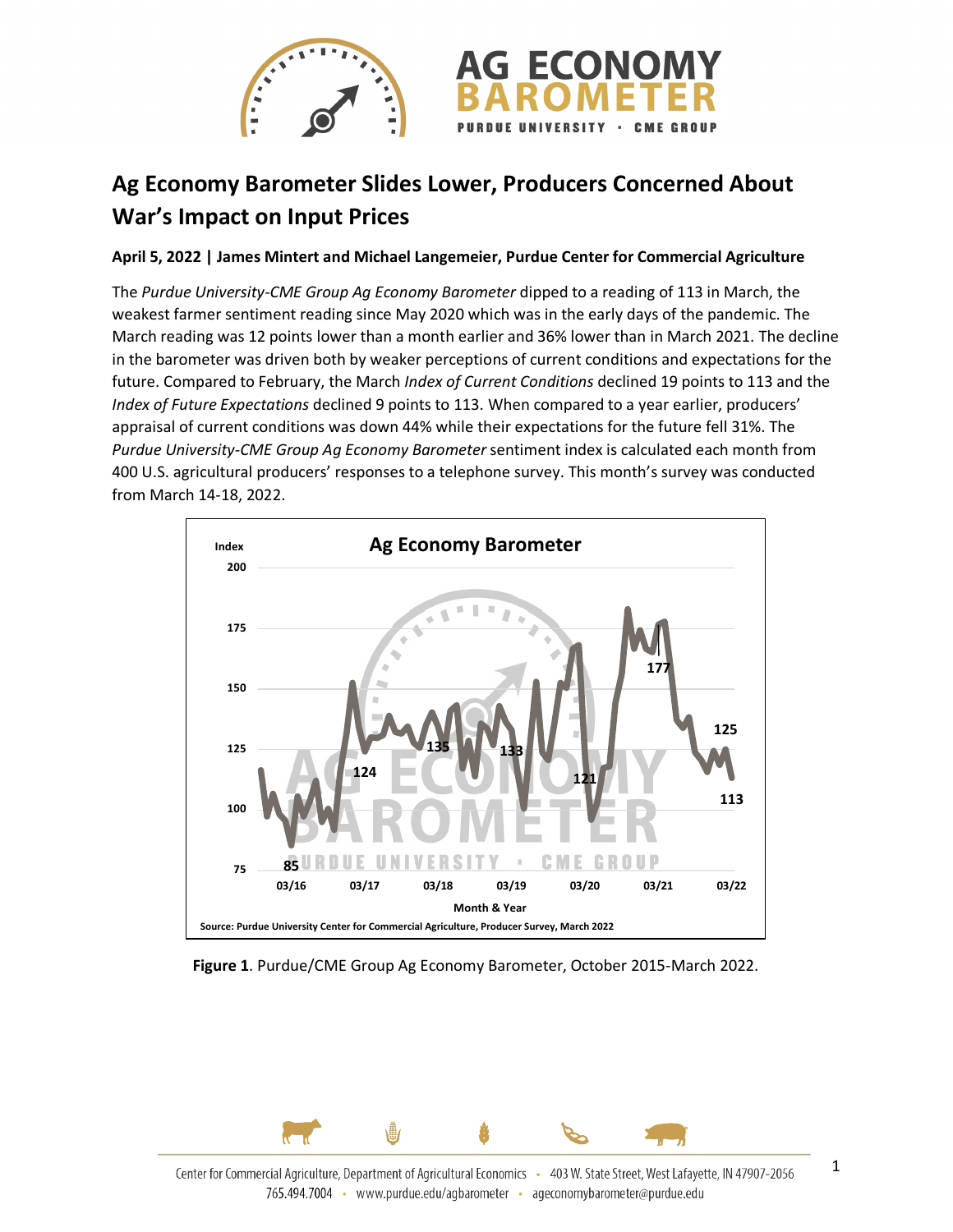



**Figure 2.** Indices of Current Conditions and Future Expectations, October 2015-March 2022.

Producers continue to say that they expect their farm's financial performance to decline in 2022 compared to 2021. The March *Farm Financial Performance Index*, at a reading of 87, was up slightly (4 points) compared to February but it was still 30% lower than a year earlier. When producers think about how their farm will fare financially in 2022, it's clear they do not expect commodity price strength to offset the dramatic rise in farm production costs they are experiencing.

The biggest concern among producers for their farming operation this year continues to be "higher input costs". Drilling down a bit further, it's clear that disruptions to trade in ag commodities and key inputs such as fertilizer resulting from the war in Ukraine are on producers' minds as 19% of respondents chose "availability of inputs" as their biggest concern, matching the percentage of producers who chose "lower crop and/or livestock prices". The March survey provided the first opportunity to ask producers explicitly how they expect war in Ukraine will impact U.S. agriculture. Producers overwhelmingly said they expect input prices to be most affected (63% of respondents) followed by crop prices (33% of respondents) and livestock prices (3% of respondents).

When asked about their expectations for farm input prices in the upcoming year, 57% of producers said they expect farm input prices to rise by 20% or more and 36% said they think input prices will rise by 30% or more. Responding to a related question, just over one-fourth (27%) of producers say they've had difficulty purchasing crop inputs for the 2022 crop season. Responses to this question have been consistent since January, with 27 to 30% of producers indicating they faced input supply challenges. Supply chain problems continue to be wide-ranging with herbicides and fertilizer posing the most problems followed closely by farm machinery parts.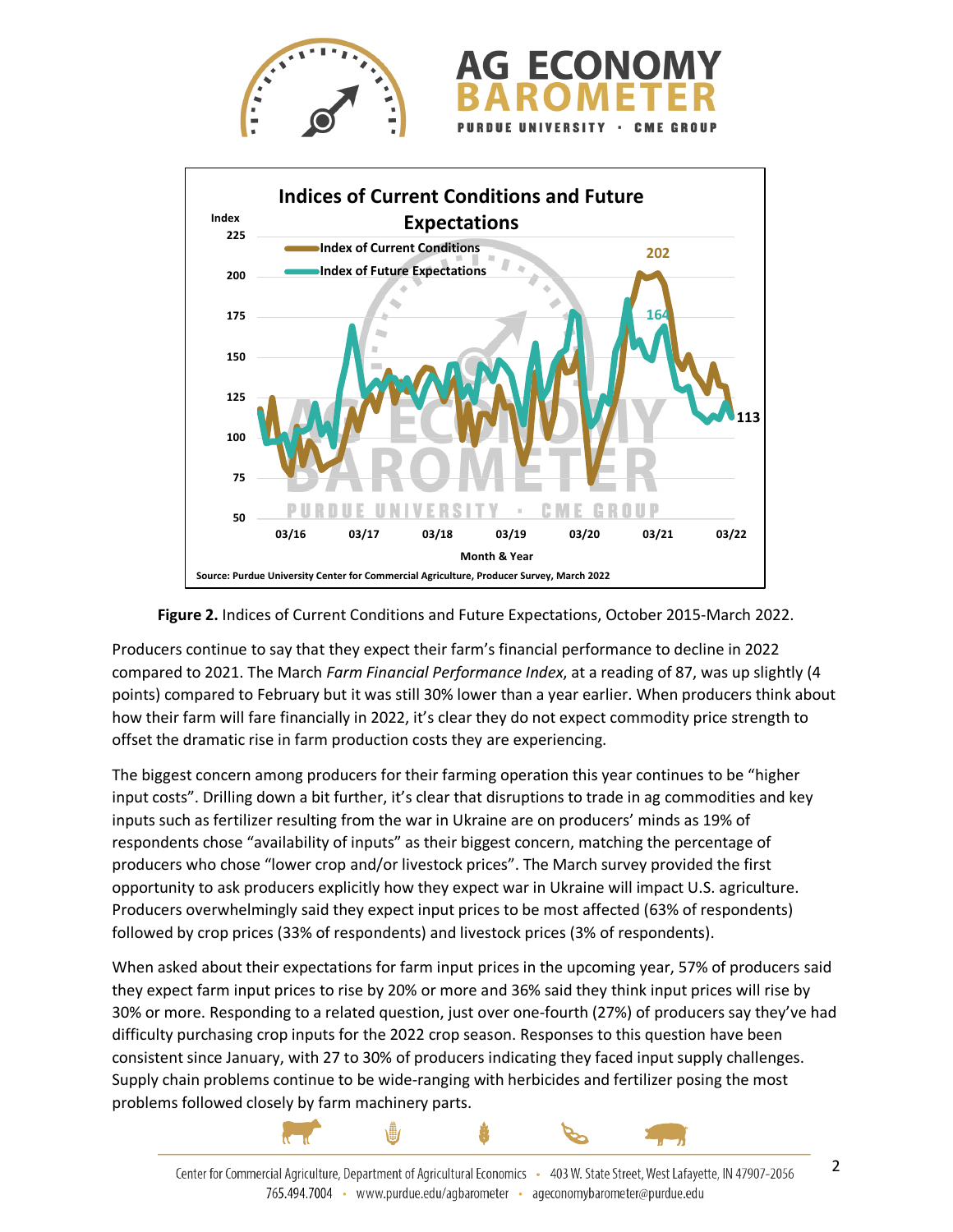



**Figure 3.** Farm Financial Performance Index, April 2018-March 2022.

Producers do not view this as a good time to make large investments in their farming operations as the *Farm Capital Investment Index* in March fell yet again. The March index reading of 36 was 6 points lower than a month earlier and 59% lower than in March 2021. In a pair of follow-up questions, 62% of respondents said their plans for farm machinery purchases in the upcoming year are lower than a year earlier, which is the most negative response to that question since May 2020. When asked a similar question about farm building and grain bin construction plans, 68% of respondents chose "lower" which was the most negative response received to that question since its first inclusion in a barometer survey in May 2021. Supply chain problems continue to haunt both the farm machinery and construction sectors and are one of the reasons producers don't view this as a good time for large investments. For example, 42% of producers this month said their machinery purchase plans were impacted by low farm machinery inventories, consistent with industry reports that major machinery manufacturers are experiencing order backlogs.

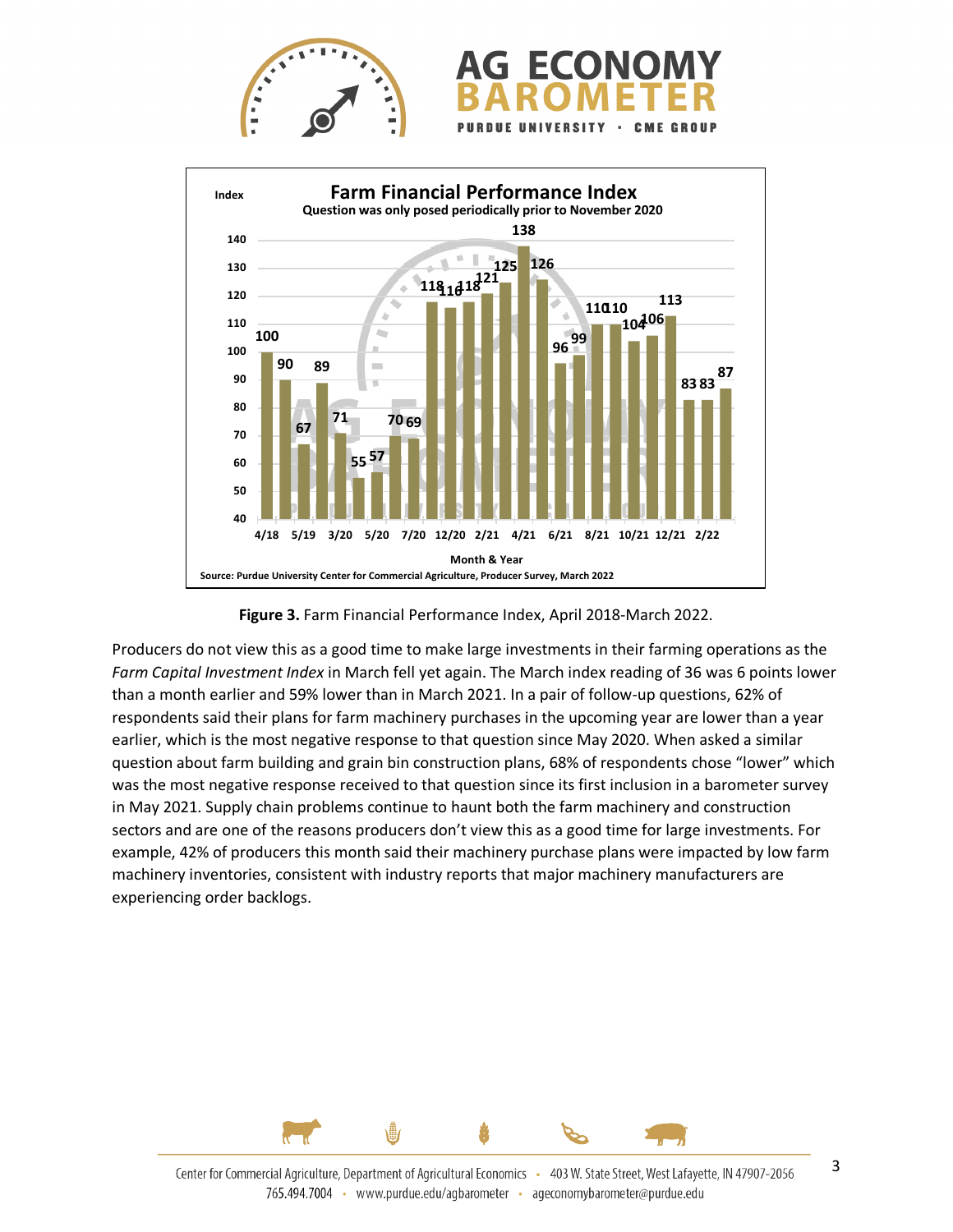





**Figure 4.** Farm Capital Investment Index, October 2015-March 2022.



**Figure 5.** Plans for Farm Machinery Purchases in the Upcoming Year Compared to a Year Ago, March 2020-March 2022.

\∰

ů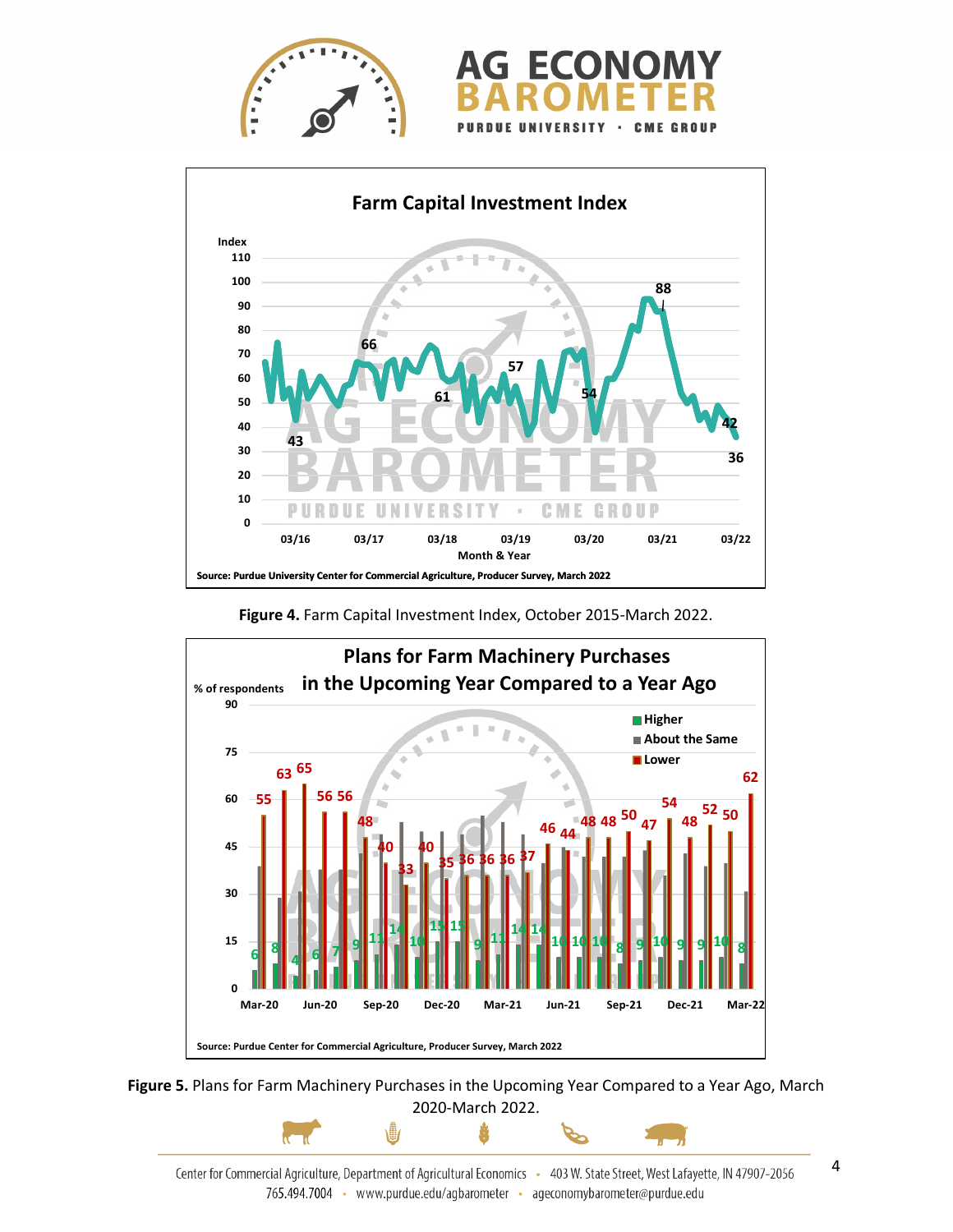



**Figure 6.** Plans for Constructing New Farm Buildings and Grain Bins, May 2021-March 2022.





Center for Commercial Agriculture, Department of Agricultural Economics - 403 W. State Street, West Lafayette, IN 47907-2056 765.494.7004 · www.purdue.edu/agbarometer · ageconomybarometer@purdue.edu

5